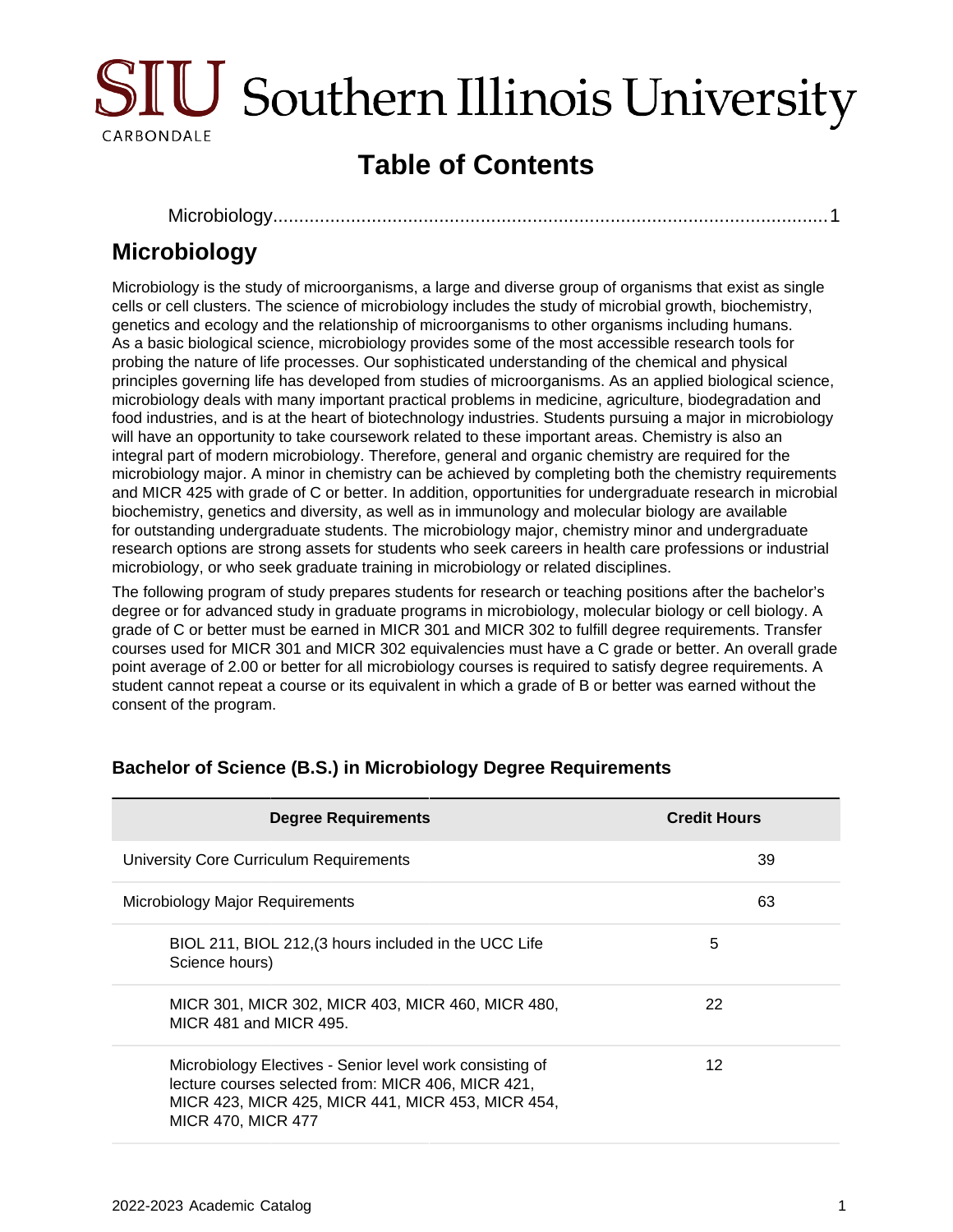| <b>Degree Requirements</b>                                                                                                                                                                                                                         | <b>Credit Hours</b> |
|----------------------------------------------------------------------------------------------------------------------------------------------------------------------------------------------------------------------------------------------------|---------------------|
| CHEM 200 or CHEM 200H, CHEM 201, CHEM 202 or<br>CHEM 202H, CHEM 210 or CHEM 210H, CHEM 211,<br>CHEM 212 or CHEM 212H, CHEM 340, CHEM 341 and<br>CHFM 442                                                                                           | 15                  |
| MATH 141, MATH 150 or MATH 151 (3 hours included in<br>the UCC Mathematic Hours)                                                                                                                                                                   | 1                   |
| PHYS 203A, PHYS 253A, PHYS 203B, PHYS 253B                                                                                                                                                                                                         | 8                   |
| Electives                                                                                                                                                                                                                                          | 12                  |
| Additional School of Biological Sciences Academic Requirements                                                                                                                                                                                     | 6                   |
| Supportive Skills - CS 200B or CS 201 or CS 202; ENGL<br>290, ENGL 291, ENGL 491; MATH 282 or PLB 360 or<br>ZOOL 360; or any two-semester sequence of one of the<br>following foreign languages: 200-level French, German,<br>Japanese, or Spanish | 6                   |
| Total                                                                                                                                                                                                                                              | 120                 |

#### **Microbiology Minor**

A minor in Microbiology consists of 16 credit hours, to include MICR 301, MICR 302, and other courses determined by the student in consultation with the Microbiology advisor.

## **Technology Fee**

The College of Agricultural, Life, and Physical Sciences assesses undergraduate majors a technology fee of \$4.58 per credit hour up to 12 credit hours. The fee is charged Fall and Spring semester.

## **Microbiology Courses**

**MICR101 - Microbes and Society** A discussion of the personal and social implications of the interactions between humans and microorganisms. Topics include: microbial structure, genetics and metabolism; the general role of microorganisms in industry, the environment, agriculture, food production, and disease; the use of microorganisms in biotechnology and biodegradation, and in the manufacture of useful products; methods of transmission and control of infectious agents. Three hours lecture. Credit Hours: 3

**MICR201 - Elementary Microbiology** (University Core Curriculum course) Basic concepts of microbiology, classification, metabolic activity and the effect of physical and chemical agents on microbial populations. Host-parasite interactions. Infectious agents, methods of transmission and control. Three hours lecture and three hours laboratory per week. Spring semester. Satisfies the University Core Curriculum Science Group II requirement in lieu of PLB 115 or ZOOL 115. Lab fee: \$30. Credit Hours: 4

**MICR301 - Principles of Microbiology** Structure, metabolism, growth, genetics, molecular biology, and applied aspects of microorganisms with emphasis on pure culture methods of study of bacteria and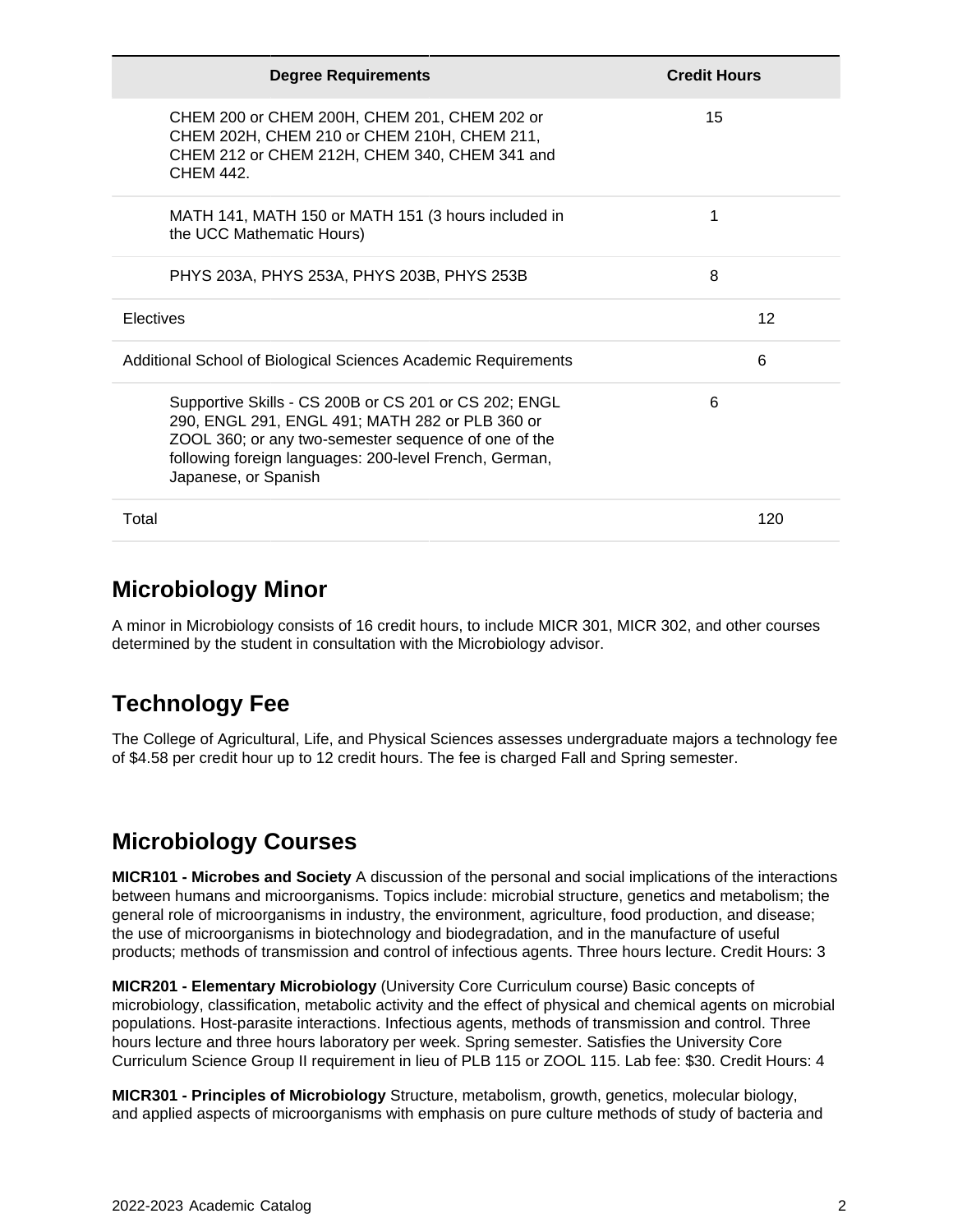viruses. Three hours lecture, three hours laboratory. Fall semester. Prerequisite: CHEM 200, 201, 210 and 211, and BIOL 200A or BIOL 211 or ZOOL 118. Lab fee: \$30. Credit Hours: 4

**MICR302 - Molecular Biology** Molecular structure, dynamics, and genetics of living cells and viruses with particular attention to the transfer of biological information. Spring semester. Prerequisite: CHEM 200, 201, 210 and 211, and BIOL 200A or BIOL 211. Credit Hours: 3

**MICR403 - Medical Microbiology Lecture** (Same as MBMB 403) A survey of the more common bacterial, mycotic and viral infections of humans with particular emphasis on the distinctive properties, pathogenic mechanisms, epidemiology, immunology, diagnosis and control of disease-causing microorganisms. Three hours lecture. Spring semester. Prerequisite: MICR 301, or consent of instructor. Credit Hours: 3

**MICR405 - Clinical Microbiology** (Same as MBMB 405) This course will be offered in Springfield only. A comprehensive course for health science professionals covering the biology, virulence mechanisms, and identification of infectious agents important in human disease and host-defense mechanisms. Clinical applications emphasized. Three hours lecture. Prerequisite: MICR 301, or consent of instructor. Credit Hours: 3

**MICR406 - Introduction to Mycology** (Same as MBMB 406) This course will provide an overview of fungal diversity and taxonomy, fungal cell and molecular biology. Additionally, it will cover the ecological, economic, and historical impact of fungi on the environment, science, and society. Prerequisite: MICR 301 or consent of instructor. Credit Hours: 3

**MICR421 - Biotechnology** (Same as MBMB 421) Topics covered will include the genetic basis of the revolution in biotechnology, medical applications including genetic screening and therapeutic agents, industrial biotechnology and fermentation, and agricultural applications. Three hours lecture. Fall semester. Prerequisite: MICR 302, or consent of instructor. Credit Hours: 3

**MICR423 - Geomicrobiology** (Same as MBMB 423 and GEOL 423) The course will focus on the role that microorganisms play in fundamental geological processes. Topics will include an outline of the present understanding of microbial involvement of weathering of rocks, formation and transformation of soils and sediments, and genesis and degradation of minerals. Elemental cycles will also be covered with emphasis on the interrelationships between the various geochemical cycles and the microbial trophic groups involved. Prerequisite: MICR 301 and CHEM 210 and 211. Recommended: GEOL 220, 221 or 222. Credit Hours: 3

**MICR425 - Biochemistry and Physiology of Microorganisms Lecture** (Same as MBMB 425) Chemical composition, cellular structure, and metabolism of microorganisms. Fall semester. Prerequisite: CHEM 340 or CHEM 339. Credit Hours: 3

**MICR441 - Viruses and Disease** (Same as MBMB 441) An intensive, lecture-based course in virology which will emphasize principles of molecular virology, the ubiquity of viruses in nature, evolutionary relationships between viruses, co-evolution between virus and host, and the pathogenic consequences of some viral infections (e.g., AIDS, hepatitis, cancer, etc.). Prerequisites: MICR 460 or MBMB 460 or consent of instructor. Credit Hours: 3

**MICR453 - Immunology Lecture** (Same as MBMB 453) Principles of molecular and cellular immunology. Particular emphasis is given to molecular mechanisms involved in activation and maintenance of the immune response at the basic science level. The role of the immune system in medical diagnostic procedures and in human health is also discussed. Spring semester. Prerequisite: MICR 403, or consent of instructor. Credit Hours: 3

**MICR454 - Soil Microbiology** (Same as CSEM 454, PSAS 454) A study of microbial numbers, characteristics, and biochemical activities of soil microorganisms with emphasis on transformation of organic matter, minerals, and nitrogen in soil. Prerequisite: MICR 301 or CSEM 240. Lab fee: \$15. Credit Hours: 4

**MICR455 - Medical Immunology** (Same as MBMB 455) This course will be offered in Springfield only. A survey of the components of the immune system and how they interact with each other to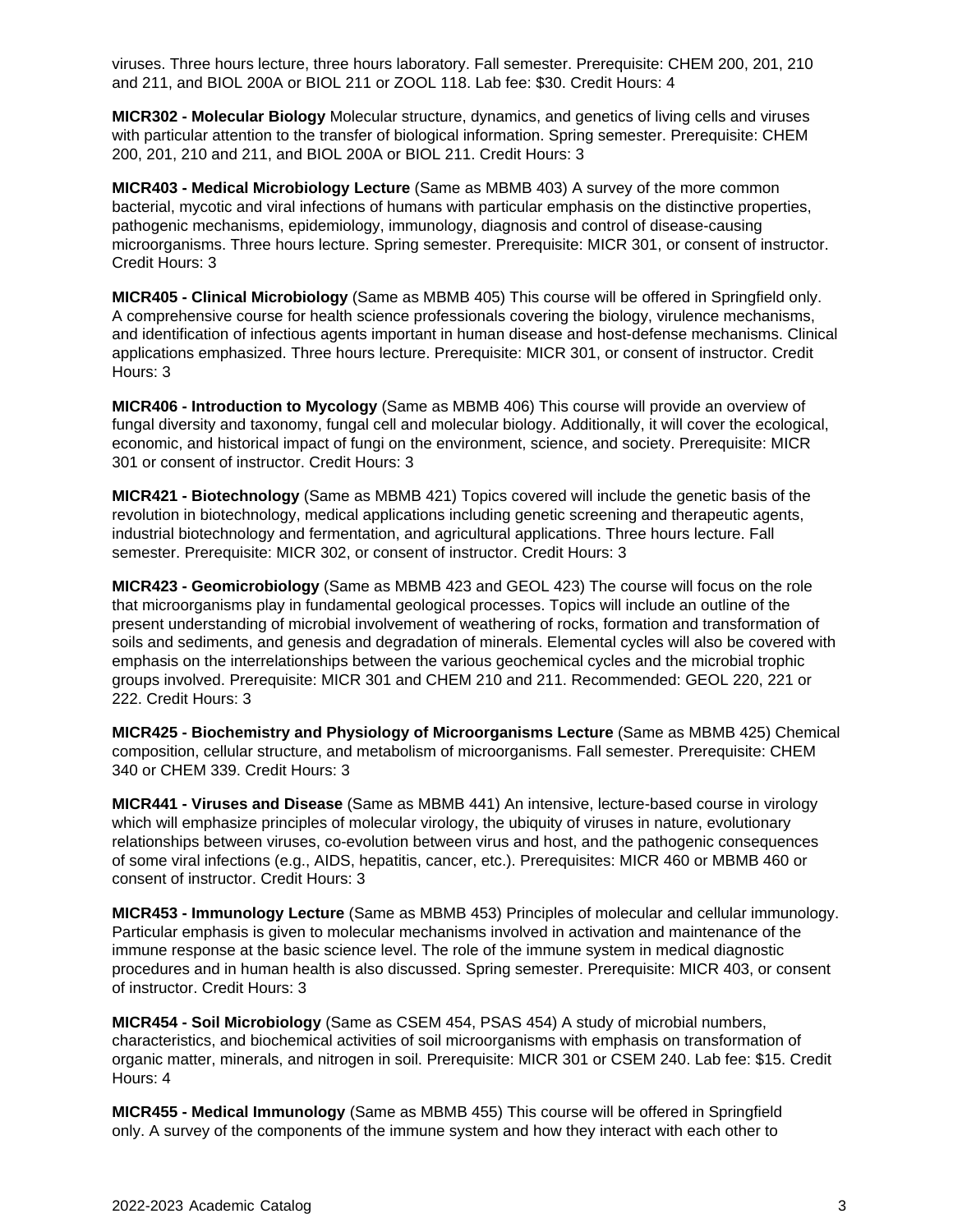produce responses that are important in the control or mediation of human disease. Two hours lecture. Prerequisite: MICR 301 or consent of instructor. Credit Hours: 2

**MICR460 - Bacterial and Viral Genetics** (Same as MBMB 460) The genetic mechanisms and regulatory events that control gene transfer, lambda phage infection, recombination, and metabolic pathways including a brief introduction to bioinformatics, genome analysis and global regulatory functions. Three hours lecture. Fall semester. Prerequisite: MICR 301 and 302, or consent of instructor. Credit Hours: 3

**MICR470 - Prokaryotic Diversity Lecture** (Same as MBMB 470) A consideration of the major groups of prokaryotes with special emphasis on their comparative physiology and ecology. Three hours lecture. Spring semester. Prerequisite: MICR 301 or consent of instructor. Credit Hours: 3

**MICR477 - Microbial Ecology** (Same as MBMB 477) Concepts of ecology applied to microorganisms; methods in microbial ecology; interactions of microbes with their living and non-living environment; microbial habitats and functions. Roles and regulation of microbes in natural and man-made environments, from cellular to community level. Prerequisite: MICR 301 or instructor's consent (based on proven background in both microbiology and ecology). Credit Hours: 3

**MICR480 - Molecular Biology of Microorganisms Laboratory** (Same as MBMB 480) Genetic and biochemical analyses of microorganisms using a variety of techniques in molecular biology, molecular genetics and biotechnology. Six hours laboratory per week plus two hours of supervised unstructured laboratory work in most weeks. Fall semester. Prerequisite: MICR 301 and 302 with a C grade or better and two (or concurrent enrollment in two) of the following: MICR 421, 423, 425 or 460. Lab fee: \$60. Credit Hours: 4

**MICR481 - Diagnostic and Applied Microbiology Laboratory** (Same as MBMB 481) Enrichment and isolation of prokaryotes from natural samples, diagnostic methods for the identification of pathogenic bacteria, and the nature of the immune response. Six hours laboratory per week plus two hours supervised unstructured laboratory work in most weeks. Spring semester. Prerequisite: MICR 301 and 302 with a C grade or better and two (or concurrent enrollment in two) of the following: MICR 403, 453 or 470. Lab fee: \$60. Credit Hours: 4

**MICR490 - Undergraduate Research Participation** Investigation of a problem either individually or as part of a research group under the direction of a member of the faculty. Not for graduate credit. Prerequisite: MICR 301 or equivalent and a 3.0 or better grade point average in Microbiology. Special approval needed from the instructor. Credit Hours: 1-3

**MICR495 - Microbiology Seminar** Readings, discussions, and presentations of current research topics on microbiology. Restricted to junior and senior standing in Microbiology or Biological Sciences. Graded P/F only. Credit Hours: 1

### **Microbiology Faculty**

**Bender, Kelly S.**, Associate Professor, Ph.D., Southern Illinois University Carbondale, 2003.

**Fisher, Derek J.**, Associate Professor, Ph.D., University of Pittsburgh, 2006.

**Hamilton-Brehm, Scott D.**, Assistant Professor, Ph.D., University of Georgia, 2008.

**Jayakody, Lahiru,** Assistant Professor, Ph.D., Kagoshima University (Japan), 2014.

**Konjufca, Vjollca**, Associate Professor, Ph.D., University of Arkansas Fayetteville, 2002.

**Rader, Bethany**, Associate Professor, Ph.D., University of Oregon, 2006.

**Vargas-Muñiz, José M.,** Assistant Professor, Ph.D., Duke University, 2017.

#### **Emeriti Faculty**

**Clark, David P.**, Professor, Emeritus, Ph.D., University of Bristol England, 1976.

**Madigan, Michael T.,** Professor and Distinguished Scholar, Emeritus, Ph.D., University of Wisconsin, 1976.